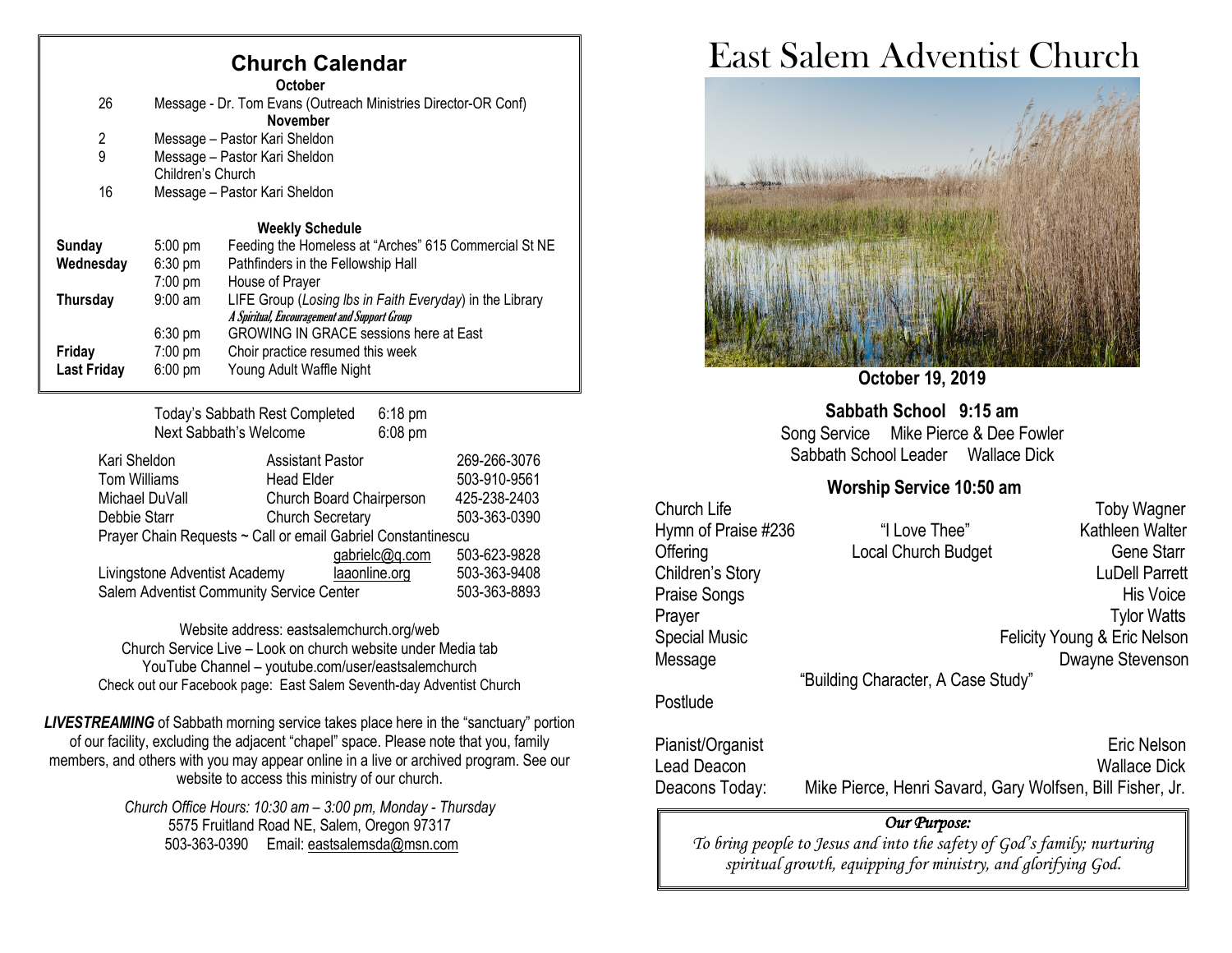| <b>ADULT SABBATH SCHOOL CLASSES</b>                                                                                                      |                                  |                         |  |  |  |
|------------------------------------------------------------------------------------------------------------------------------------------|----------------------------------|-------------------------|--|--|--|
| <b>Begin about 9:45 am following the 9:15 am program in the Sanctuary</b><br>anctuary "Quarterly" Bible Study * Livestreamed Jerry Magee |                                  |                         |  |  |  |
| Sanctuary                                                                                                                                |                                  |                         |  |  |  |
| Chapel                                                                                                                                   | "Quarterly" Bible Study"         | <b>Udene Allen</b>      |  |  |  |
| Library                                                                                                                                  | Acts of the Apostles             | <b>Gene Starr</b>       |  |  |  |
| Fellowship Hall                                                                                                                          | Family Life Circle               | Duane Chrowl, Dave Cutz |  |  |  |
| Room 3, North Hall                                                                                                                       | Young Adults                     | <b>Tylor Watts</b>      |  |  |  |
| Lead Pastors Office                                                                                                                      | 9:00-9:30 Praise and Prayer Time |                         |  |  |  |
| * The current "Quarterly" topic is "Ezra & Nehemiah"                                                                                     |                                  |                         |  |  |  |

**PRAYER MINISTRY:** Livingstone Adventist Academy, Robertson family, Nelson family, Gary & Debbie Malone, Corey Bronson, Lynn Chrowl, Don Trout, Charles & Jennie Roddy, Evie Dunham, Wayne & Billie Amende, Kathleen Walter, Carol Silcox, Marie Cook, Bill Fisher Jr. qualifies for a kidney transplant and needs a donor, Cheryl Young and her family, Pastoral Advisory Committee.

**WELCOME:** We hope you are encouraged in your spiritual journey today. *"Therefore confess your sins to each other and pray for each other so that you may be healed. The prayer of a righteous person is powerful and effective.". James 5:16 NIV*

#### **ANNOUNCEMENTS**

#### **TRANSFER OF MEMBERSHIP**

*Second Reading* to East Salem Church: Domnic Pillay from Fiji Mission Adventist Church, Fiji Islands

*Second Reading* to East Salem Church: Nileshni Goundar from McMinnville Adventist Church, McMinnville, OR

*Second Reading* from East Salem Church: William Colson to SonRise Adventist Fellowship, Central Point, OR

*Second Reading* from East Salem Church: Reginald Sr, Helen, and Reginald Jr Richardson to Sharon Adventist Church, Portland, OR

**"REDEEMED" CONCERT** today at 5:00pm. See insert for details.

**CHARITY YARN GROUP** In October we will be *creating* here at East in the Young Adults room tomorrow Sunday the 20<sup>th</sup> from 10-Noon and Monday the 21st from 2-4pm. Contact Kimberly Watts with your RSVP and/or questions at *503-931-0945* or *503-363-8999*.

**I CARE** Call a member you haven't seen lately and tell them that you miss them.

**40 DAYS OF PRAYER** continues... This is a time to unite as a church family in seeking God more earnestly and rejoicing in His blessings. More prayer guides are available on the foyer counter. Please plan to make prayer a priority during these 40 days.

**LIVINGSTONE FUNDRAISER** at Panera Bread in Keizer Station. Thursday, October 24 from 4:00-8:00pm. For more information, call LAA *503-363-9408.*

**SDA COMMUNITY SERVICE CENTER** We could really use your help! We are in need of bath towels, clothes for all ages (especially men), winter hats and gloves, silverware, pots and pans, and dishes. Items can be donated directly to SACS Monday or Tuesday from 10-Noon or left in the SACS Bin in the Church Coat Room. Thank you for your support!

**WALLA WALLA UNIVERSITY** will be providing a free workshop at Livingstone Adventist Academy for prospective students and their parents titled "How to Pay for College" on Wednesday, October 23, at 6:30pm in the cafeteria. That same day at 4pm and again at 7pm online webinars on the same topic will be held for those who are unable to attend the workshop. These 40-minute presentations will be led by experts from WWU Student Financial Services, and Marketing and Enrollment Services. After the presentations, attendees will have an opportunity to ask questions. You can register for the webinars at sfs.wallawalla.edu/webinars. Or visit wallawalla.edu/workshops for additional scheduled workshops and webinars.

**LIVINGSTONE ADVENTIST ACADEMY EMPLOYMENT OPPORTUNITIES Skilled chef:** experienced in operating a commercial kitchen. Knowledge in preparation of healthy farm-to-table appetizing vegetarian student lunches is a must. Duties will include menu preparation, food purchasing, training & supervision of adult and student staff, etc. A competitive salary is offered. *Classroom Assistant*: part-time elementary classroom assistant. This person will assistant the teacher as needed.

#### **NEXT WEEK'S OFFERING** ~ Oregon Conference Youth Support

| <b>LOCAL CHURCH BUDGET SUPPORT AT A GLANCE</b>                                                           |               |           |           |  |
|----------------------------------------------------------------------------------------------------------|---------------|-----------|-----------|--|
|                                                                                                          |               | MTD       | YTD       |  |
| FISCAL YEAR 1/1/19 - 12/31/19                                                                            |               | 9/30/2019 | 9/30/2019 |  |
| <b>Offerings Needed</b>                                                                                  |               | 18.625    | 167.625   |  |
| <b>Offerings Received</b>                                                                                |               | 13.073    | 143.441   |  |
| Period Over / (Short)                                                                                    | <b>Totals</b> | (5,552)   | (24, 184) |  |
| Tithe money does not fund the \$18,625 needed each month to operate our local church and its ministries. |               |           |           |  |